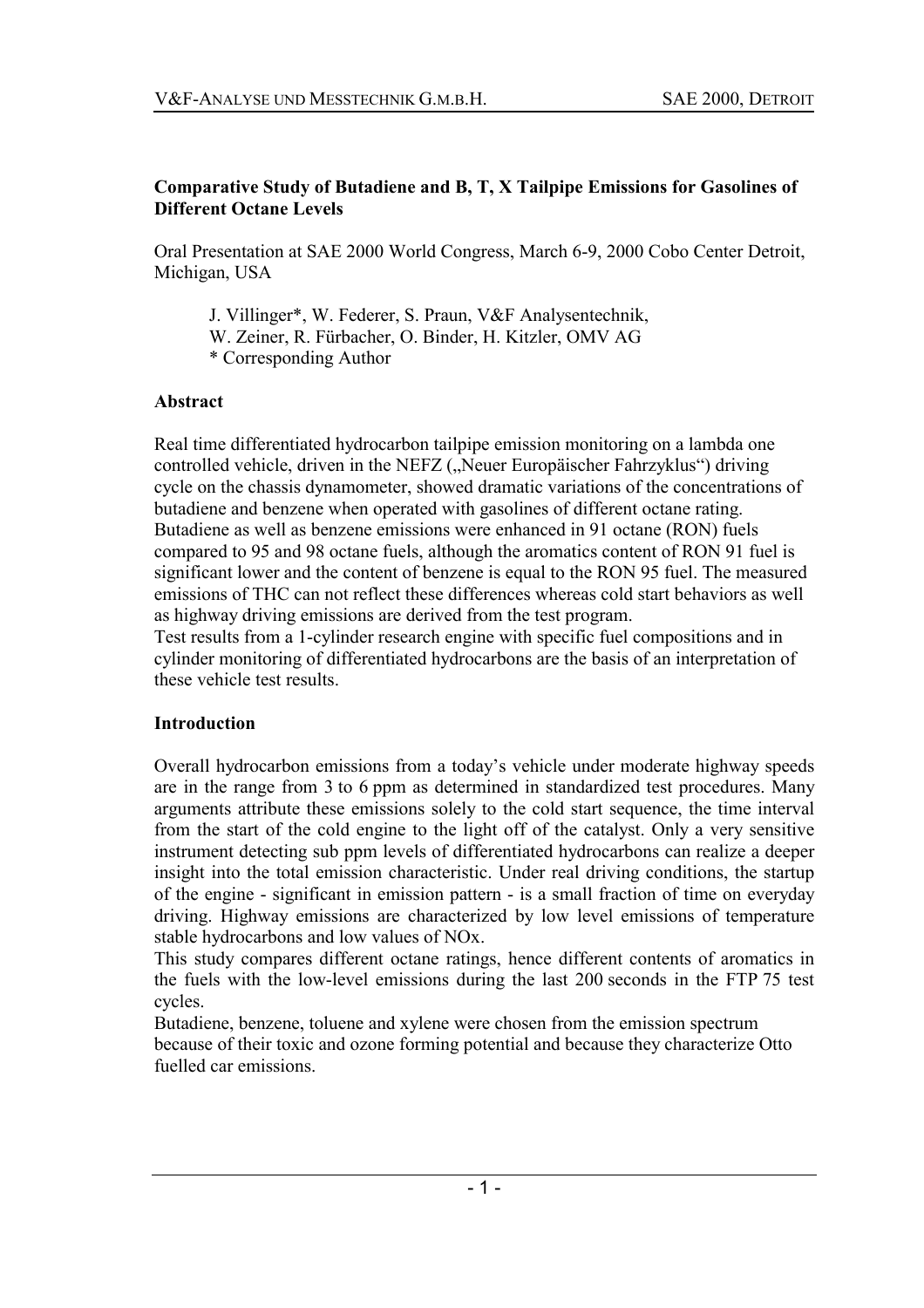# **The origin of hydrocarbons in engine out (EO) emissions**

Otto fuel is a mixture of aliphatic, aromatic and olefinic compounds in the range from C4 to C9.

Regarding the emissions, a zero order assumption could be described as follows:

*<sup>8</sup>What we feed to the engine is likely to be found in the exhaust*  $\ddot{}$ 

We shall see that this crude assumption can explain the observed data only to a fraction of less then 8 % under normal operating conditions of an engine. Figure 1 shows the relative hydrocarbon concentrations in two different types of engines (GDI and FI) reaching from methane to trimethylbenzene. For simplicity oxygenated as well as minor intensity species were omitted.

The two different engines, operating under the similar conditions (2000 RPM and 25 % load) use the identical fuel but they do have very different fingerprints.



Fig. 1 Relative HC-distribution of GDI vs. FI

The emission pattern of the GDI engine is more evenly distributed through the molecular mass scale then the ordinary fuel injected emission pattern. Higher methane, acetylene, ethene and propylene levels in the GDI combustion stand against higher C4,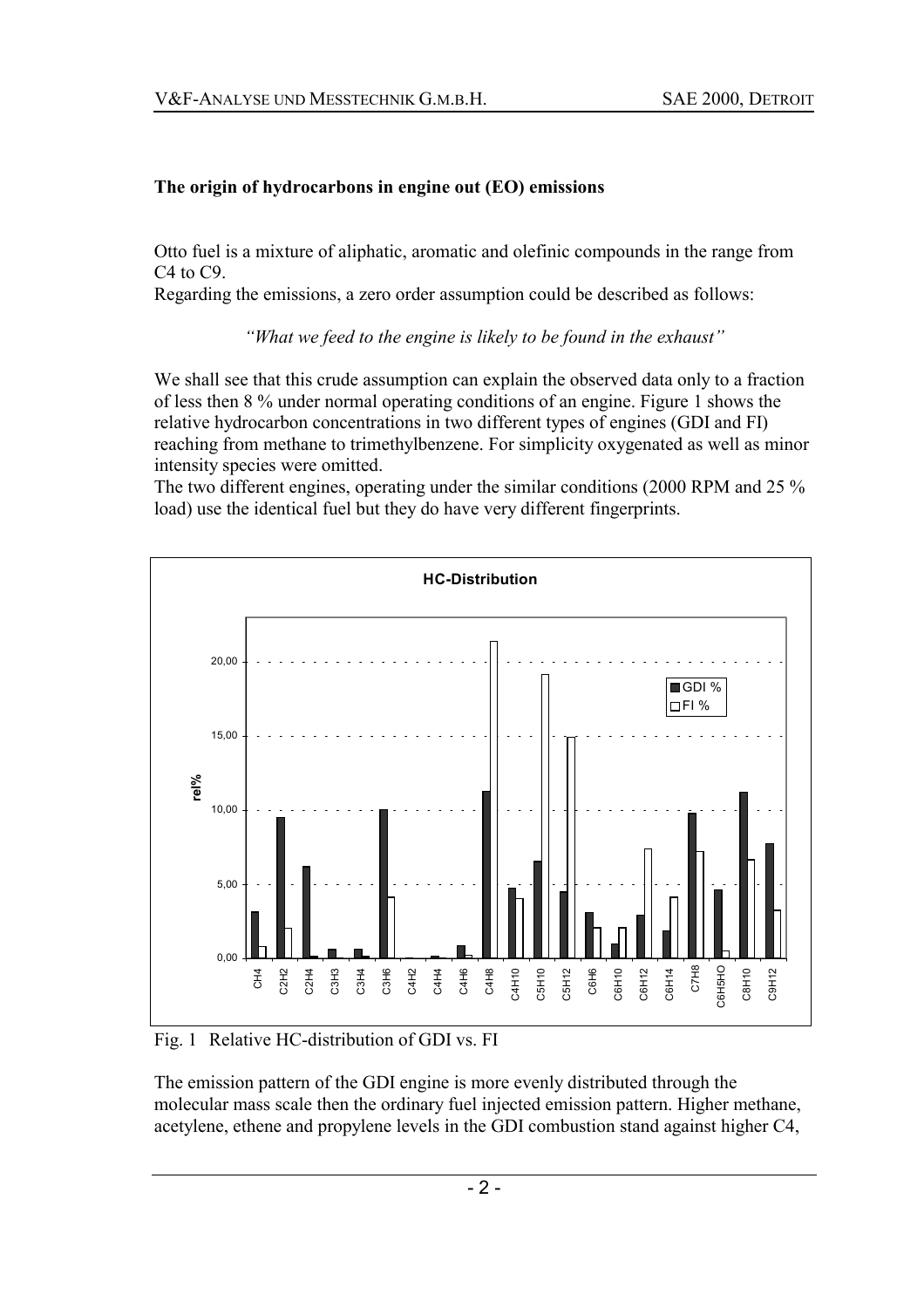C5 and C6 alkene emissions from the FI combustion. Relative intensities of benzene is higher in the FI engine whereas the GDI engine emits more toluene and xylene. Detailed experimental studies (SAE941961, 941897,942007) relate the different hydrocarbon distributions determined in the exhaust spectrum to engine parameters like inlet flow mixing, gas temperatures, cylinder pressure, spark timing, air fuel ratios and detailed fuel compositions.

The typical HC distribution of Otto fuels is in the range of 65 % paraffins, 31 % aromatics and 4 % olefines. Above shown mass spectra shows the distribution of individual compounds far off their expected intensity when fuel is gasified. Hexane or heptane concentrations, the major fraction in the fuel, are far lower than hexene or heptene which have minor contents in the fuel whereas methane, acetylene, propyne, propylene or butadiene are not contained in fuel at all. Obviously, the hydrocarbons we monitor in the raw exhaust are not pure leftovers from

an uncompleted combustion process kept in the residual gases of piston ring crevices, but represent different steps of combustion process.

Fuel molecules undergo a number of reactions as decomposition, recombination, and addition in the cylinder before they oxidize to  $CO$ ,  $CO<sub>2</sub>$  and  $H<sub>2</sub>O$ .

The hydrocarbon zoo as found in the exhaust spectrum may be structured in three main groups (SAE 941966):

- a) Feed through species: hydrocarbons as part of the fuel passing the combustion without modification.
- b) Offset species: hydrocarbons not only found in fuel but being generated by the combustion.
- c) Non fuel species: hydrocarbons not present in the fuel and entirely generated by the combustion process.

The type of species falling into categories a, b or c is related to their thermal stability and reactivity as well as their thermodynamic pathways during the combustion. W.J. Piltz et.al (SAE 881605) study the decomposition of a stoichiometric butane air mixture in a CFR engine under spark off condition as a function of the compression ratio. The CFR engine is powered by an electric motor and the only energy input to the fuel molecules is the gas temperature, generated by the compression of the intake charge. When the compression ratio in this engine is raised above 6.5:1, the gas temperatures in the compression stroke reach values that are high enough to start unimolecular decomposition reactions (Lindemann 1922).

In collisions between butane molecules,  $N_2$  and  $O_2$ , the molecules transitional energy is transferred into internal energies of vibrations of the C-H Atoms and an exited butane molecule is formed according to  $B+M\rightarrow B^*+M$ .

During the next collision, the molecule may transfer its energy back to the colliding partner and relaxes to a lower energy state -  $B^* + M \rightarrow B + M$  - or will take up another fraction of energy which leads to the dissociation of the molecule into fragments and the formation of lower molecular weight compounds and radicals.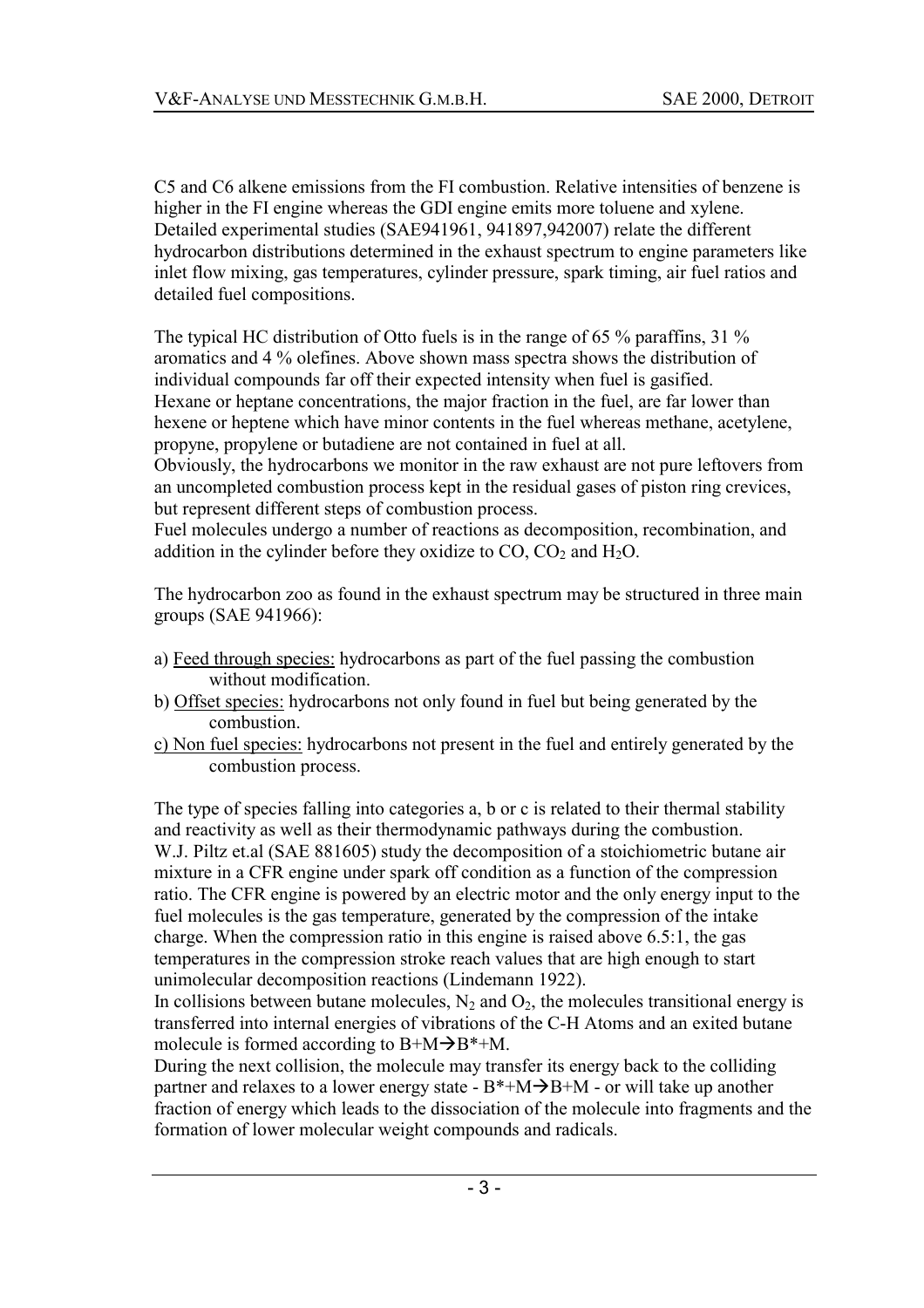The importance of the mechanism -  $B^* + M \rightarrow C + D + M$  - in combustion engines is the increase of the number of reactive species resulting in a fast combustion process. Radicals have much lower reaction barriers for exothermic pathways compared to saturated hydrocarbons reflected in their short lifetimes. Radicals may undergo recombination steps to form more stable species but may also take an oxidation step and release energy thereby.

The balance between radical recombination and oxidation steps determines the stability of the fuel air charge against increase of number of individual hydrocarbon molecules and complete autoignition or uncontrolled combustion.

Figure 2 shows the formation of butene  $(C_4H_8)$ , propylene  $(C_3H_6)$  and ethylene  $(C_2H_4)$ out of a butane  $C4H_{10}$  air mixture fed to a single cylinder engine operating under spark off conditions and driven by an electric motor. The x-axis in this graph represents the compression ratio in the engine. Leaving out losses of energy by radiation and cylinder wall collisions of the molecules, the compression ratio determines solely the thermal energy brought to the gas in the compression stroke. This increase in temperature and pressure causes the butane molecule to decompose to radicals, which thereafter recombine to different hydrocarbon molecules again. In the decomposition process hydrogen atoms are formed and due to their much higher diffusion constant or speed in the gas-mixture, they find other hydrogen atoms and recombine to molecular hydrogen. From the formation of hydrogen follows that the new recombined hydrocarbon molecules are unsaturated molecules having double and triple carbon bonds.



Fig. 2 Decomposition products of butane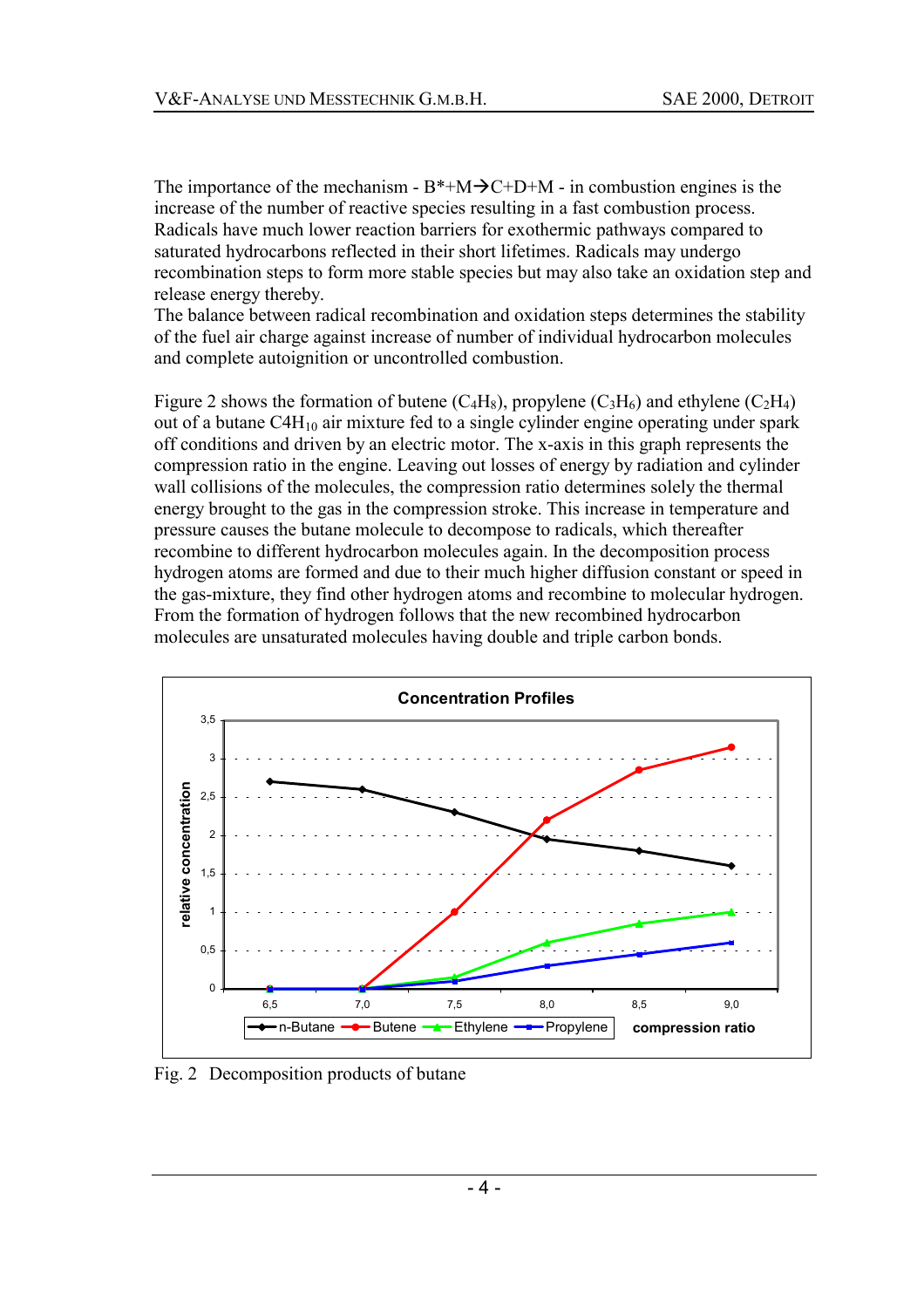However not only lower molecular weight compounds are formed as a result of radical recombination, a number of aromatic compounds ranging from C4 to C10 rings are generated in a high temperature pre ignition of air fuel mixtures in the cylinder. The most important representative of all aromatic compounds is benzene.

# **Origin of benzene in tailpipe emissions**

Various speculations try to explain the appearance of a gasphase of benzene in engine out emissions ranging in concentrations from 0,2 ppm in modern diesels to generally 30 to 50 ppm in lambda one operated engines. With the exception of pure hydrogen and natural gas fuelled engines, the order of magnitude of the benzene level seems rather independent of the fuel formulation. One explanation of benzene formation comes from demethylation of higher substituted rings like toluene, xylenes and ethylbenzene being present in the primary fuel.

This picture may be attractive but fails in any quantitative work to describe benzene levels in engine out. This easy picture guides environmentalists and politicians throughout the world to demand lower aromatic levels for Otto fuels. In cylinder reactions are gasphase reactions and hence mainly two body reactions. Whenever a demethylation step of toluene may occur the free electron of the benzene core may find a number of free radicals. The probability to find a free hydrogen atom is by orders of magnitudes smaller, plus the recombined benzene molecule is highly exited and needs a third collision partner for stabilization. For the explanation of benzene found in tailpipe emissions where a catalyst is included in the overall system there is one theoretical pathway for the demethylation of high substituted aromatic compounds into benzene: When the oxygen level in the engine out gas drops below 500 ppm which is very unlikely, a direct demethylation and direct formation of benzene out of e.g. toluene or xylene is observed. As reactions on catalysts do not have gasphase behavior, they offer radicals and atomic hydrogen to the phenyl core and hence the formation of benzene is a fast process.

Figure 3 shows concentration profiles of heptane, benzene and NO as a function of compression when a stoichiometric heptane air mixture is fed to the above described engine. Many more compounds are formed as a result of the heptane fragmentation but are not shown in this picture. From a certain compression we detect benzene formed as a recombination product from radicals generated by the heptane decomposition. The graph also indicated the formation of the so-called prompt NO thus indicating exothermic oxidation reactions of radicals with air.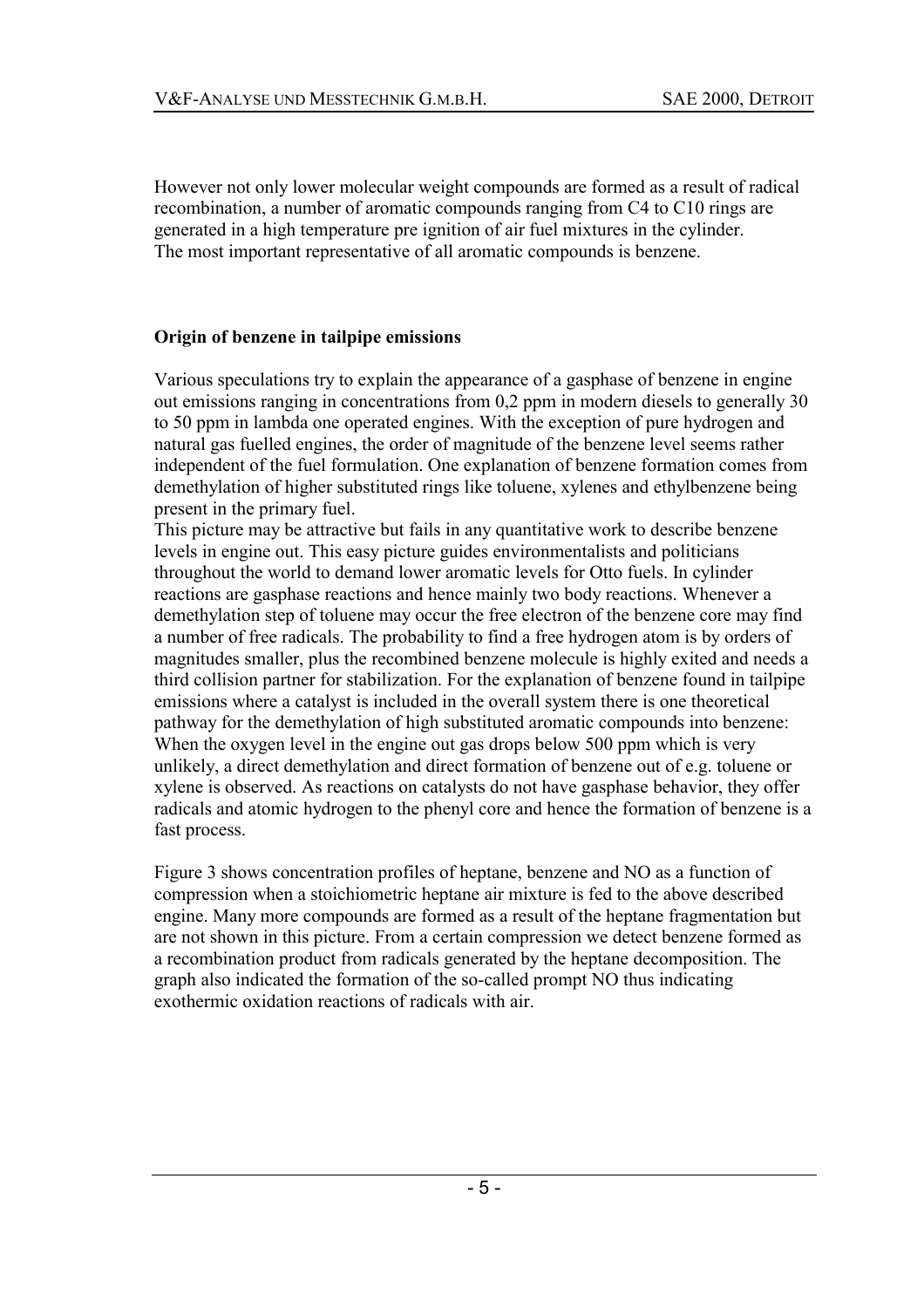

Fig. 3 Concentration profiles of heptane, benzene and NO as a function of compression

# **Emission comparison of of selected hydrocarbons for different octane fuels in the NEFZ test cycle**

For many considerations the above demonstrated processes and results are of more academic then real value argued by the fact that in the real world there is always a catalyst to remove unwanted hydrocarbon species from the EO gases. Again only a standardized test allows true comparison of the measured data.

To fulfill these requirements we operated a standard vehicle (1998 VW Passat 1.8 turbo) on a standardized dyno and CVS sampling system on the standardized NEFZ test cycles. The car was fuelled with three standardized fuel samples (91, 95, 98 octane) and had to perform three complete test runs in each fuel.

As analyzing equipment a Testa FID detector for the total hydrocarbon signal was used. All other components were determined dynamically with a repetition rate of 400 msec by an AIRSENSE 500 based on the CIMS technology. This monitoring technology is briefly described in the following section.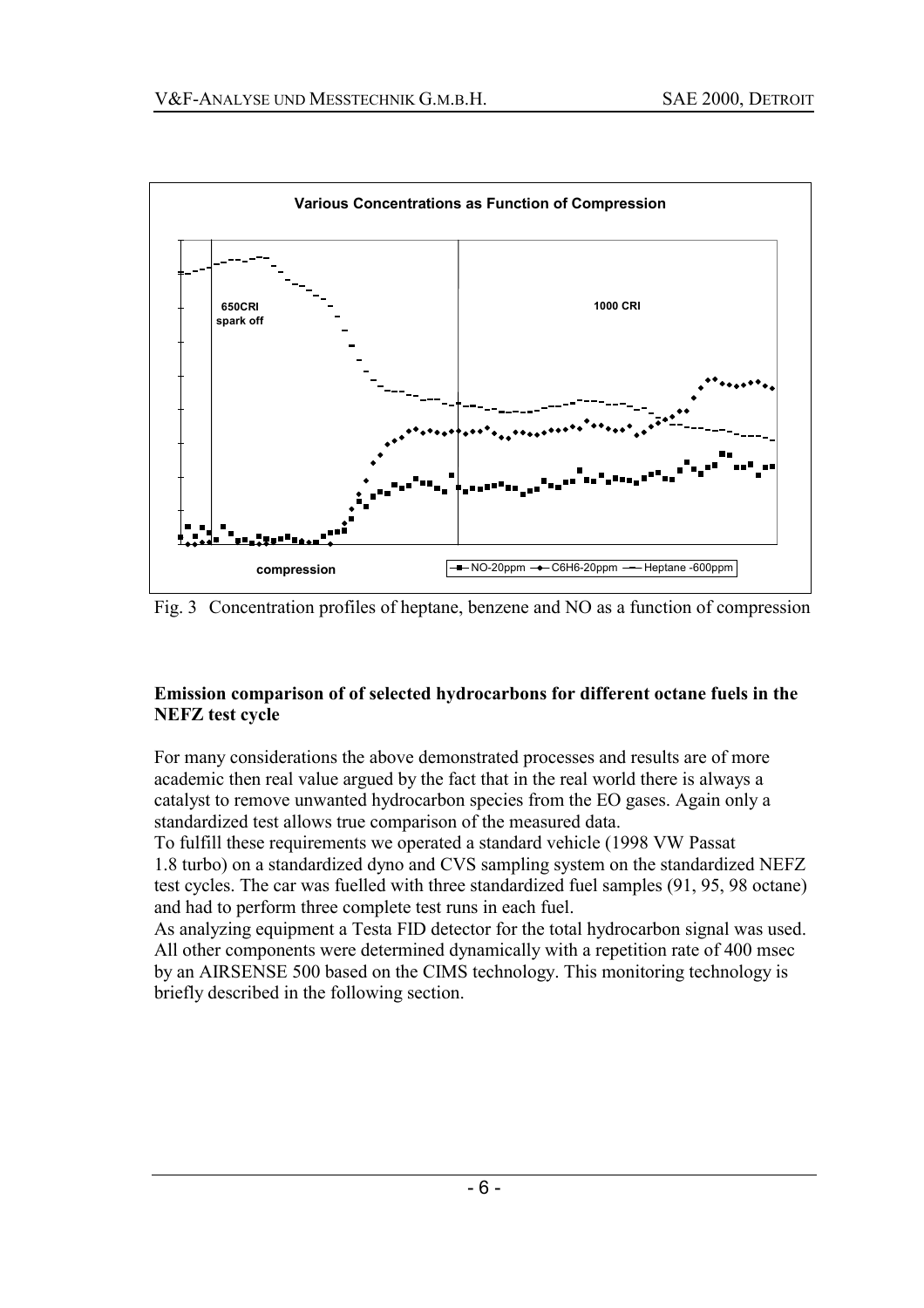# **The CIMS Technology - Instrumentation**

The technology and the main features can be described as follows.

The detection principle of the instrument is the analysis of the molecular weight of the substances. Sample gas is introduced to a high vacuum chamber and transformed into ions that are subsequently mass selected by electromagnetic fields and counted in a particle detector (figure 4).



Fig. 4 Schematic setup of the " $V&F-CIMS$ "

As different molecules may carry the identical molecular weight, like e.g.  $N_2$  and CO or formaldehyde and NO or  $CO<sub>2</sub>$  and N<sub>2</sub>O, the instrument uses different ionization levels (i.e. different primary ion beams) to distinguish between mass identical molecules. Every molecule has an individual energy that is necessary to remove an electron and thus convert the molecule into an ion. An additional separation effect is gained through the formation of defined fragment ions. The interaction of the ion beam with the gas sample results in well-defined product ions. A krypton ion beam with 13,9 eV energy, for instance, separates the mass identical molecules  $N_2$  (14.2 eV) and CO (13,7 eV). The mass identity of methanol CH<sub>3</sub>OH and oxygen  $O_2$  on mass 32 is solved by ionization with xenon (12,2 eV) that generates an  $O_2$ - ion on mass 32 and a CH<sub>3</sub>O<sup>+</sup>- ion on mass 31. Larger hydrocarbons, for example, need ionization energies in the range of 10 eV created by a mercury ion beam. Table 1 shows the general technical data of the "V&F-CI-MS"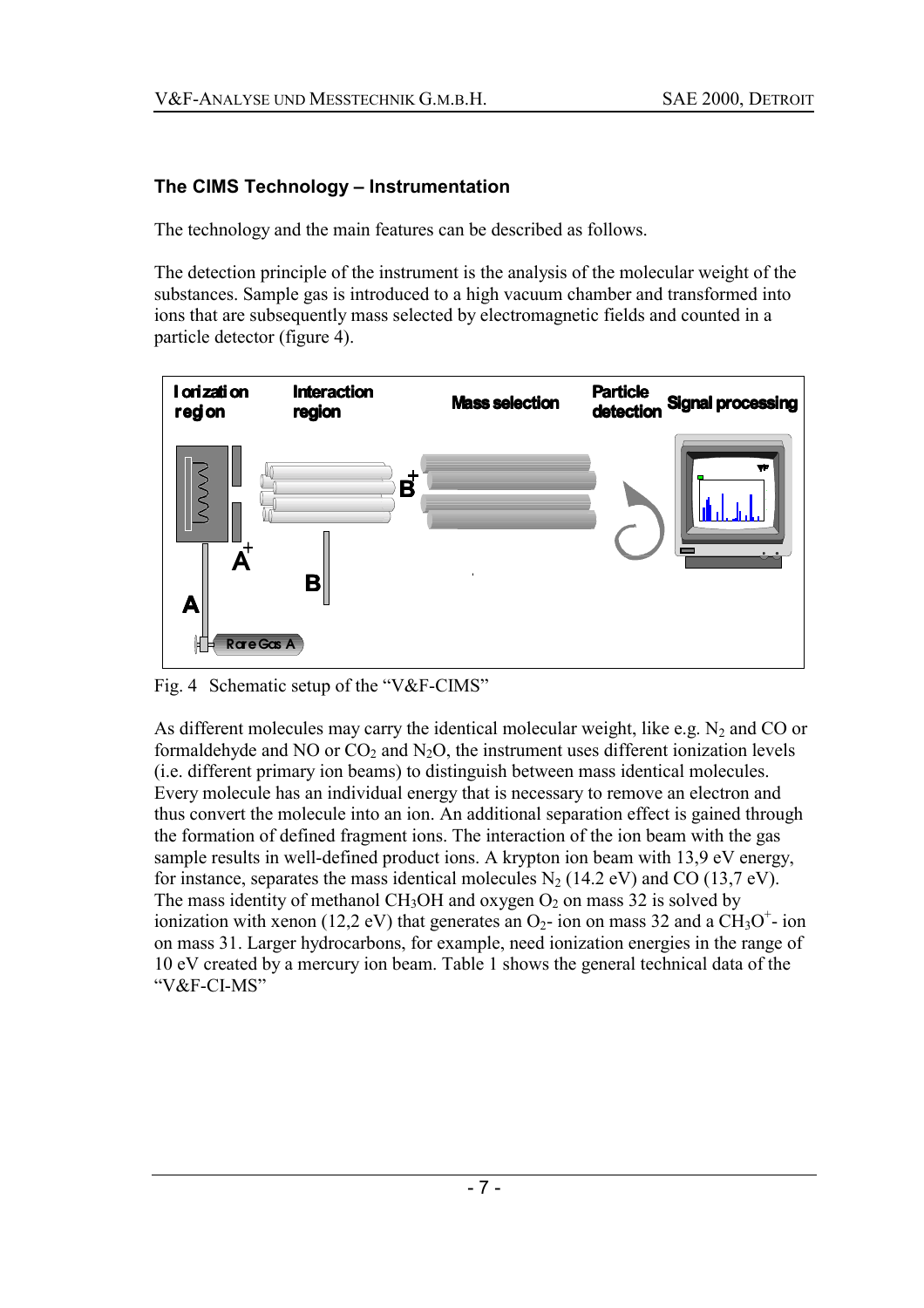| Gas response time:                                    | $T 90 \approx 30$ msec                                                                        |  |  |
|-------------------------------------------------------|-----------------------------------------------------------------------------------------------|--|--|
| Gas transfer temperature:                             | $60^{\circ} - 210^{\circ}$ C                                                                  |  |  |
| Measurement cycle / Detection level<br>(ref.:benzene) | 1 msec $0,5$ ppm<br>10 msec $0,05$ ppm<br>$0,5$ ppb<br>5 sec                                  |  |  |
| Dynamic range:                                        | $1.10^{4}$                                                                                    |  |  |
| Operation                                             | Selection of up to 40 channels per set from<br>application orientated control library scripts |  |  |

Tab. 1 General technical data of the "V&F-CI-MS"

#### **Results**

Table 2 is divided in three main sections and lists the average concentrations over three test runs for the individual compounds. The first 120 seconds of the test describe the gross of the emissions in the cold start due to the cool inactive catalyst. The next block gives the averages over the whole test cycle as defined in the emission protocols. The last block contains data of the last 240 seconds of the test describing moderate highway conditions with a hot active catalyst and represents the largest amount of today's gaseous emission volume.

| first 120 sec | butadiene | benzene | toluene | xylene | HC tot | N <sub>O</sub> |
|---------------|-----------|---------|---------|--------|--------|----------------|
| <b>ROZ 91</b> | 0,605     | 1,521   | 3,317   | 3,674  | 76,057 | 40,47          |
| <b>ROZ 95</b> | 0,587     | 1,537   | 4,409   | 4,632  | 72,315 | 32,779         |
| <b>ROZ 98</b> | 0,372     | 0,988   | 3,468   | 3,719  | 66,821 | 34,295         |
| averages      | butadiene | benzene | toluene | xylene | HC tot | N <sub>O</sub> |
| <b>ROZ 91</b> | 0,06      | 0,247   | 0,414   | 0,452  | 10,493 | 6,628          |
| <b>ROZ 95</b> | 0,063     | 0,192   | 0.494   | 0,542  | 8,971  | 5,573          |
| <b>ROZ 98</b> | 0,043     | 0,127   | 0,407   | 0,426  | 8,317  | 7,375          |
| last 240 sec  | butadiene | benzene | toluene | xylene | HC tot | NO             |
| <b>ROZ 91</b> | 0,003     | 0,063   | 0,024   | 0.014  | 2,617  | 4,829          |
| <b>ROZ 95</b> | 0,002     | 0,012   | 0,013   | 0,02   | 1,208  | 1,071          |
| <b>ROZ 98</b> | 0,004     | 0,005   | 0,046   | 0,03   | 1,172  | 2,032          |

Tab. 2 Emissions of selected compounds in the NEFZ test cycle

The first 120 sec data do not show strong variations in between different classes of fuel. It might surprise that toluene and xylene emission levels reflect a constant fraction of aromatic content in the three different fuels which of course is not true. The reason for these data is the characteristic adsorption on cool catalysts, where aromatic compounds are removed from the gas and are adsorbed on the catalytic structure until a saturation is reached. In the warm up process of the catalyst a considerable part of these masses is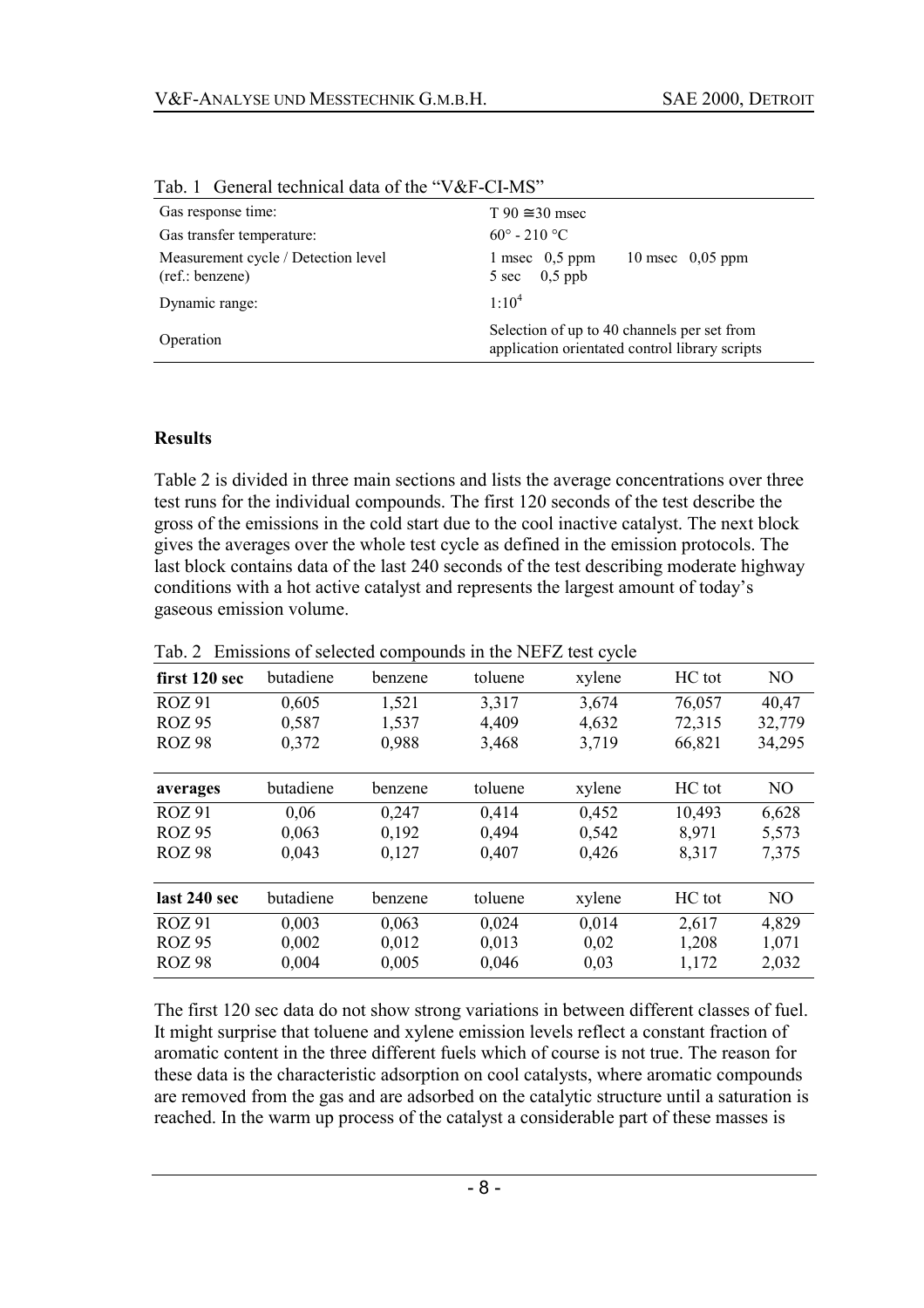desorbed to the gasphase again. Thereby creating the average emissions, we monitor in this startup phase.

The overall averages over the test start to indicate higher benzene, total hydrocarbon and NO levels for the 91 octane fuel compared to the 95 and 98 octane fuels.

For the last 240 seconds averages, the strong difference in benzene and NO appearance between 91 octane and the higher octane fuels becomes apparent. More than 12 times as much benzene and more than two times as much total hydrocarbons and NO is present in the 91-octane fuel.

To enable a better overview, the described data are presented as columns in figure 5 (butadiene, benzene, toluene and xylene) and  $6$  (HC<sub>tot</sub>, and NO).



Fig. 5 Butadiene, benzene, toluene and xylene in the NEFZ-test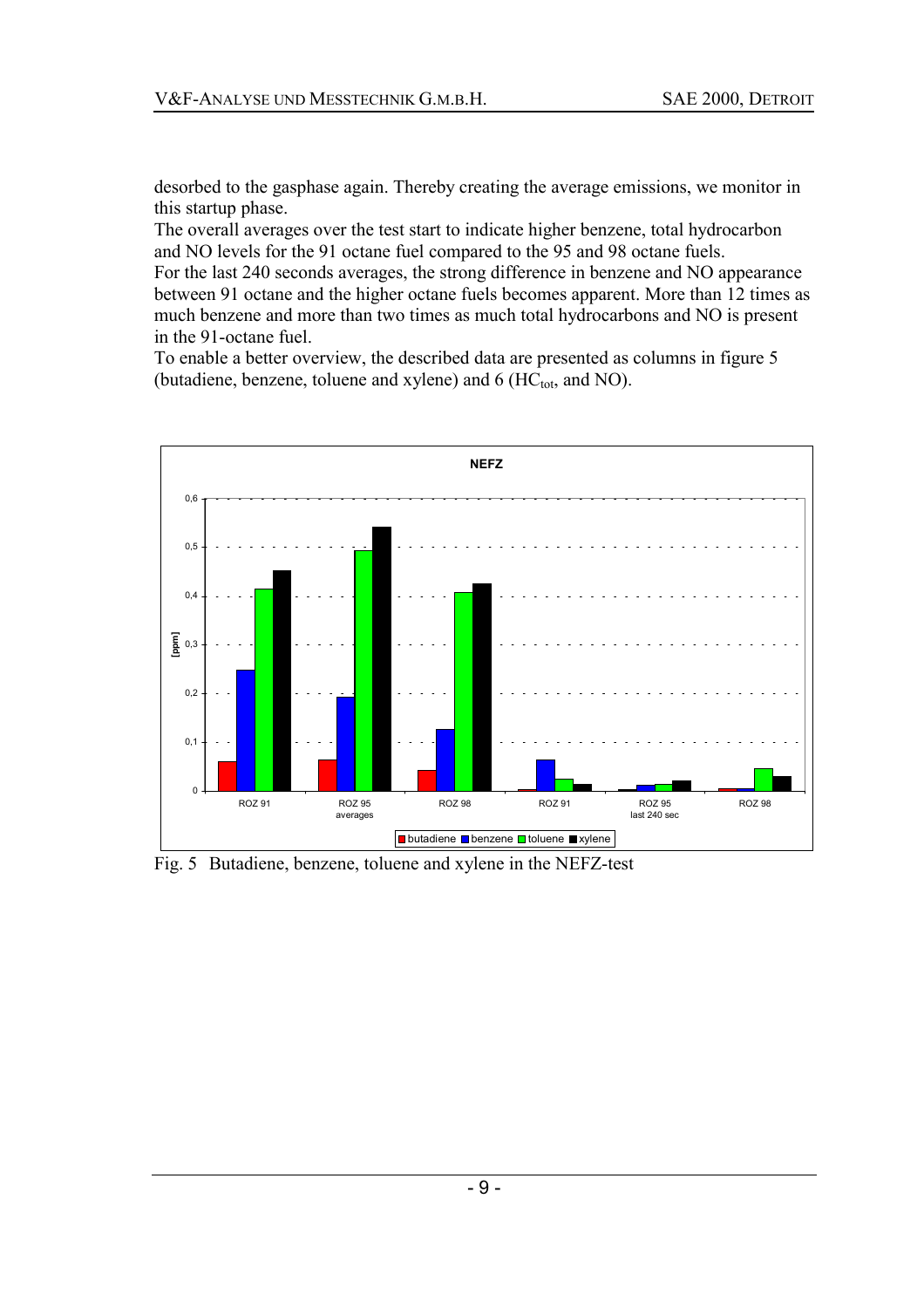

Fig. 6  $\text{HC}_{\text{tot}}$  and NO in the NEFZ-test

# **Discussion**

Octane rating of a fuel is its measure of stability against autoignition under the high temperature, pressure conditions in the compression stroke before regular ignition by the spark. Autoignition is caused by the number of radicals with low activation energies against exothermic oxidation reactions in the air fuel charge. Higher octane fuels contain more radical scavengers (radical stabilizers) mostly as toluene and xylene content in today's fuels. As low octane fuel generates more radicals it also generates more benzene in the gas. Benzene has a significantly higher thermal stability in the flame and at catalyst temperatures than all other substituted aromatics like toluene and xylene.

For this the reason we find significantly more benzene in the low octane tailpipe gas then in high octane fuels whereas toluene levels in tailpipe gases are independent of the octane number.

Higher total hydrocarbon signals are found in 91 octane fuel runs. The reason for this lies in a much higher formation of methane due to methyl radical recombination steps. Methane has the lowest tendency to stick on catalyst surfaces in comparison to all other hydrocarbons because of its low polarizability.